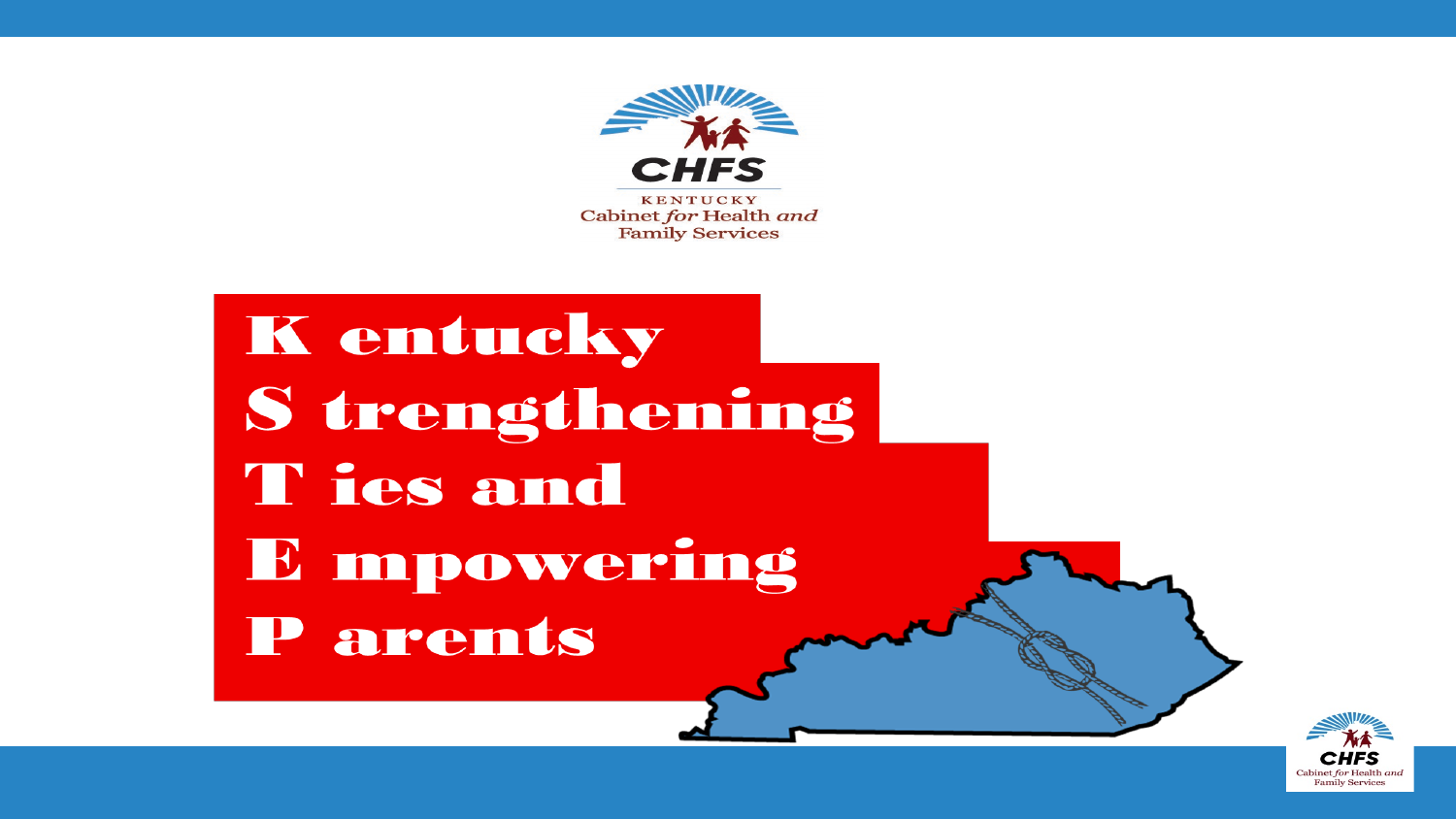#### What is KSTEP?

- KSTEP stands for Kentucky Strengthening Ties and Empowering Parents.
- KSTEP utilizes evidence-based substance abuse treatment and intensive in-home services, to address parental substance abuse that is placing child safety at risk. The program places emphasis on quick access to these services and collaboration occurring between DCBS, and community partners, to assist families.
- Purpose is to reduce the number of children entering Out of Home Care by integrating substance abuse treatment services, child welfare practice and family preservation services.

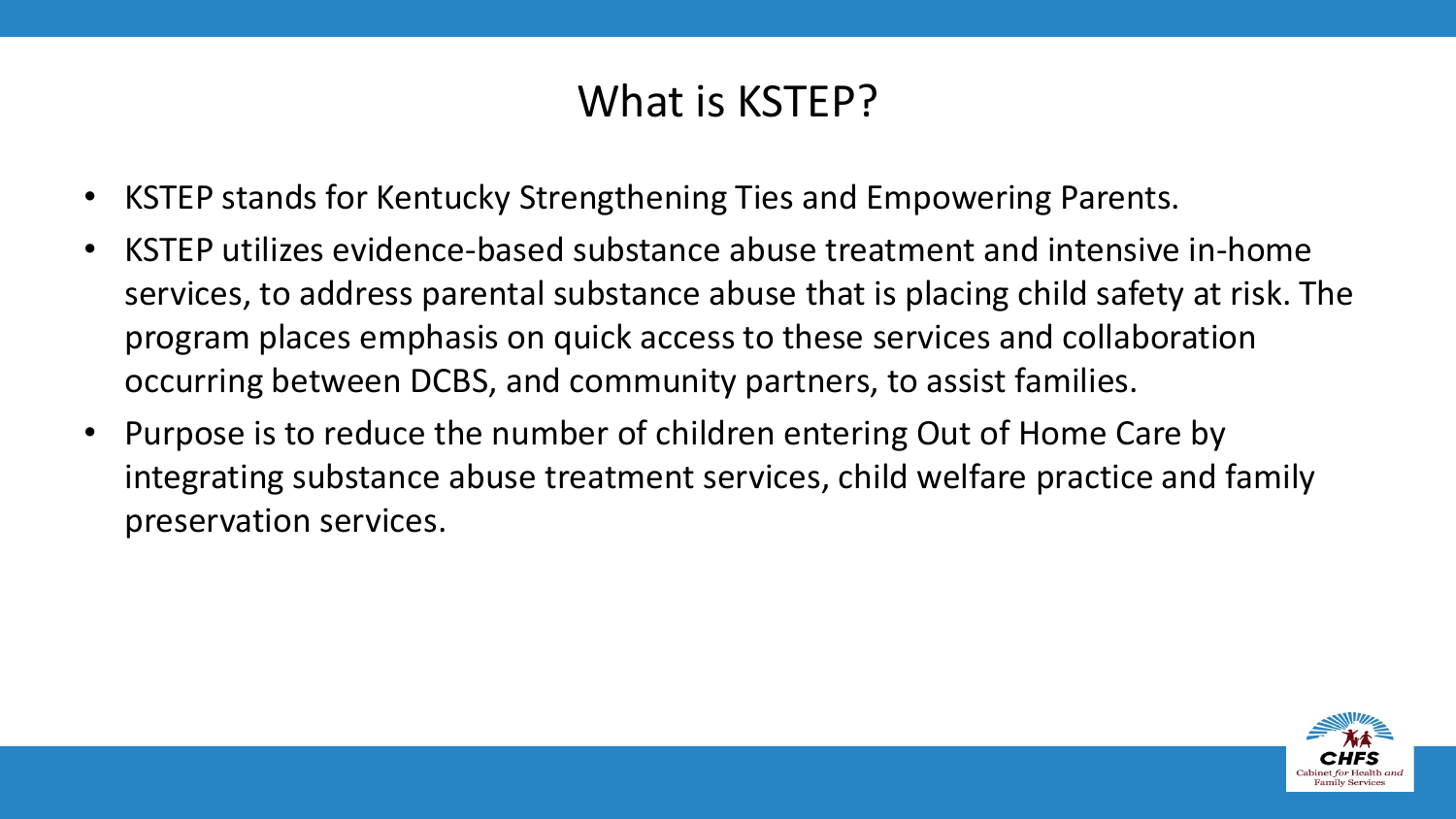# **History**

- Originally a Title IV-E Waiver Program
- Started in 2017 in Greenup, Carter, Rowan and Mason counties.
- In 2019 further expanded to Montgomery, Bath, Lewis, and Fleming.
- KSTEP continued expansion in 2020 to Lawrence, Boyd, Elliott, Morgan, Menifee, Bracken, and Robertson counties. As of June 1st 2020 KSTEP is now in every county in the Northeastern DCBS Service Region.
- DCBS is actively exploring all opportunities to expand the program into additional regions of Kentucky.

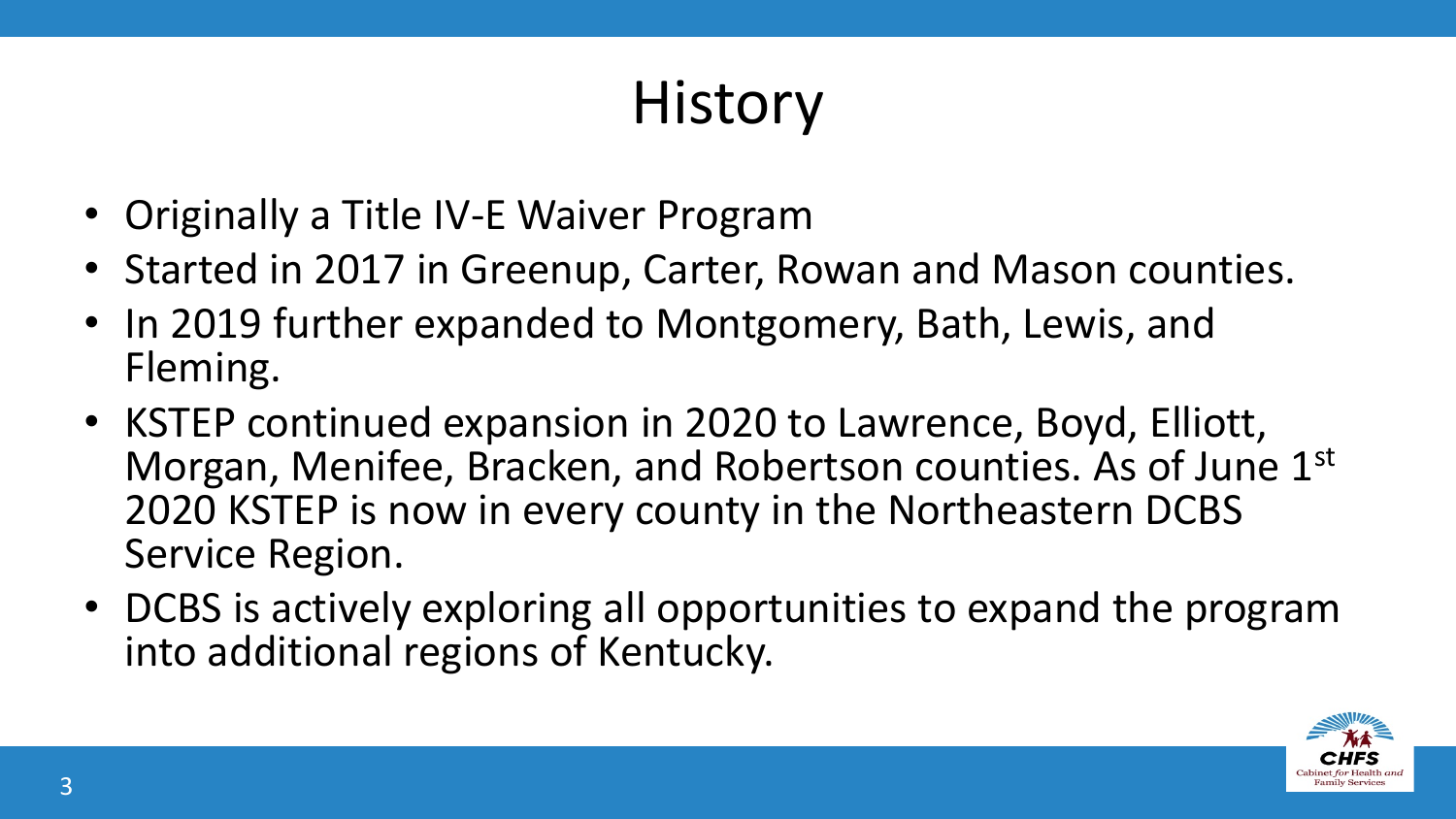# Goals

- Children are able to remain safely in their home through enhancing the parent's capacity to care for their children and the location of sober supervisors.
- Children who enter out of home care are reunified at higher rates and in a timely manner. In home provider works with foster family/relatives.
- Repeat maltreatment is decreased
- Fewer children re-enter out of home care
- We believe the lives of many families can be positively affected by this effort.

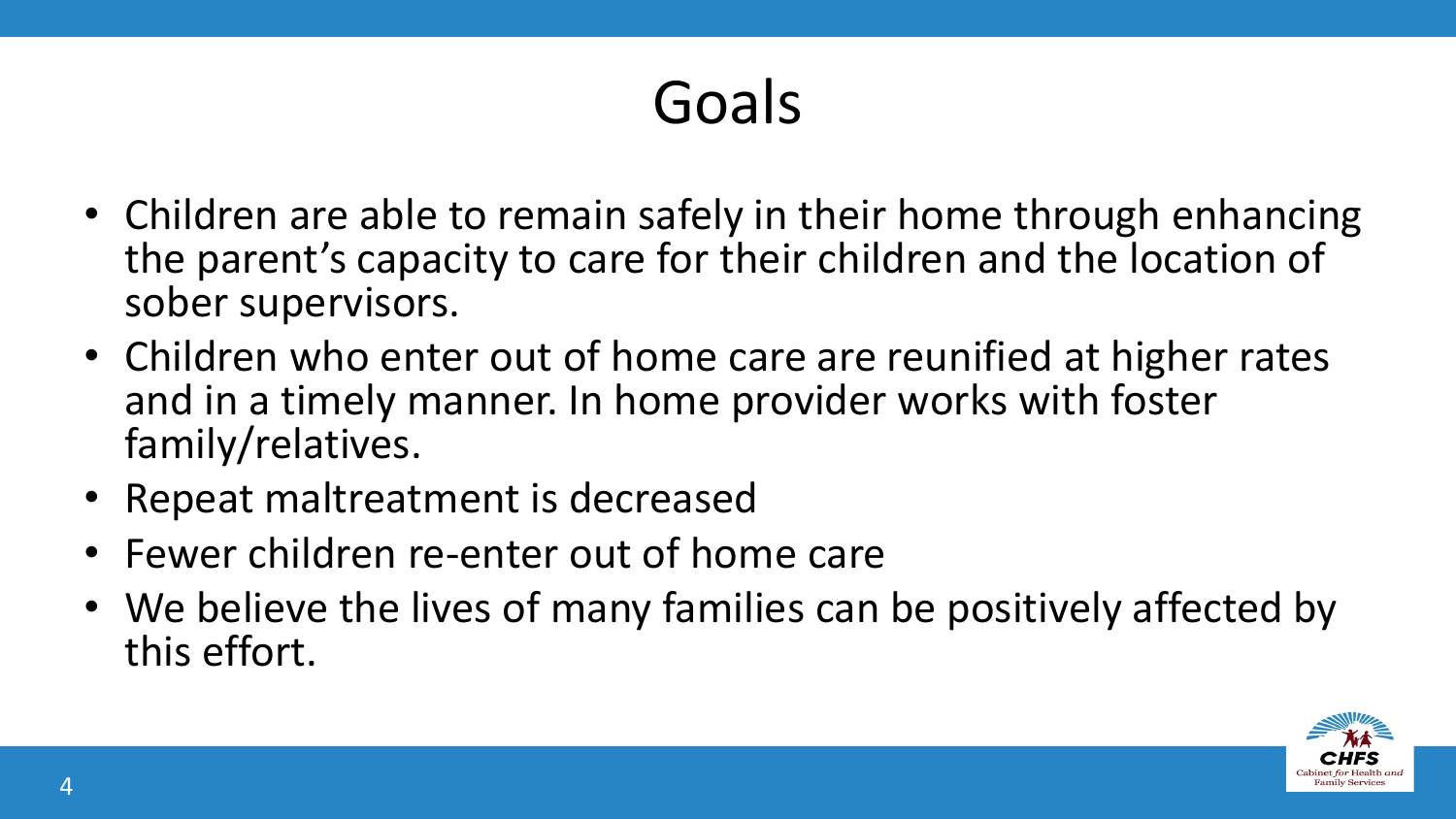# Target Population and Referral Criteria

- One child in the home under age 10, who is at moderate to imminent risk of removal
- Parental substance abuse is a primary risk factor
- The family has an investigative (not an ongoing) CPS case
- The investigation will result in the case being opened for ongoing services

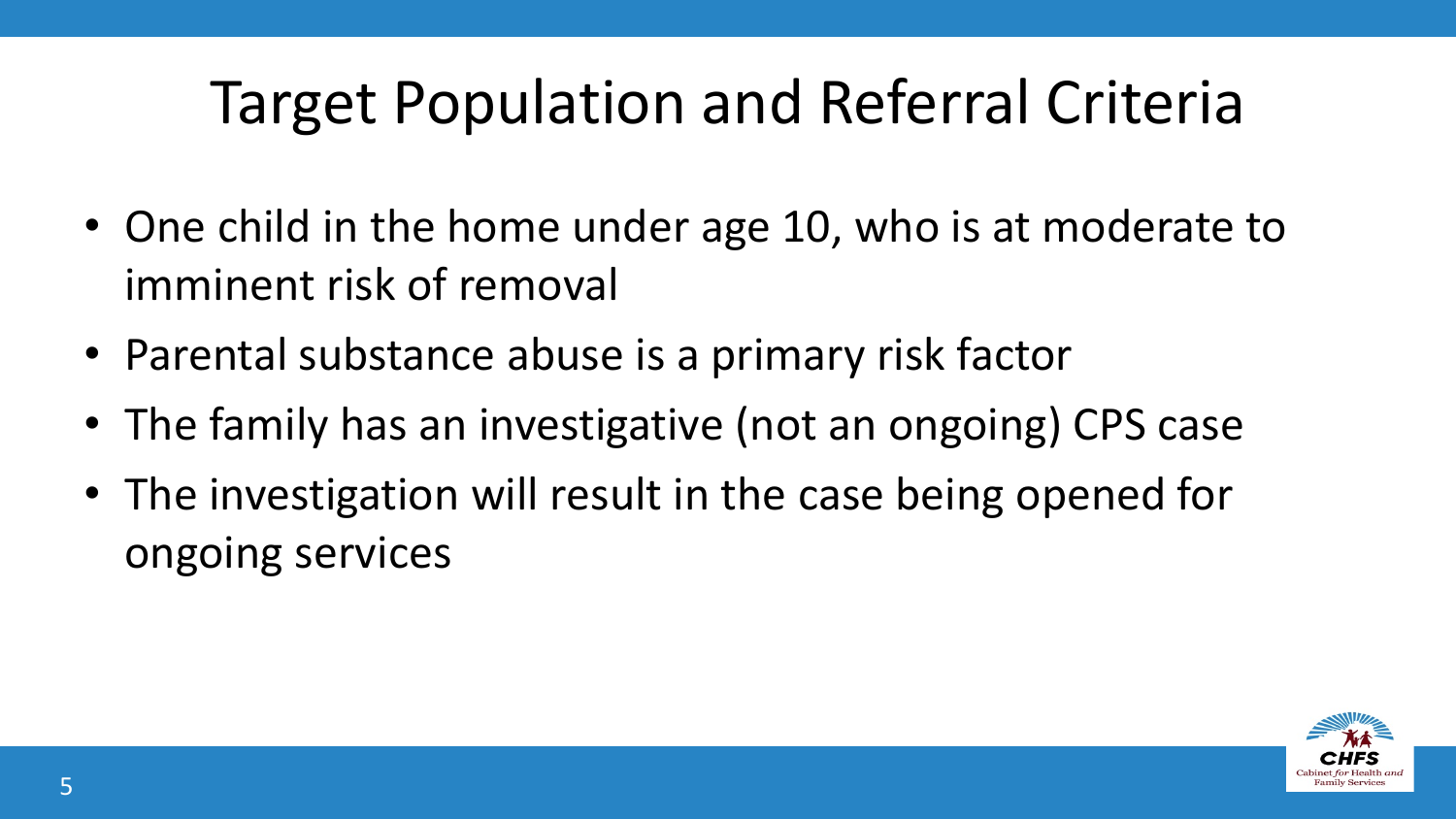# A Program overview

- The DCBS social services worker (SSW), in consultation with their supervisor, identifies a KSTEP eligible family (the referral may take place any time during the investigation).
- KSTEP in-home provider meets parent(s) within 24 hours of receipt of referral. An Addiction Society of Addiction Medicine (ASAM) level of care is determined through clinical assessment and referrals are made to the client's choice of providers at that level of care.
- The goal is to begin treatment at the determined level of care within 72 hours.
- Within six (6) working days, but no later than fourteen (14) days of KSTEP referral and acceptance, KSTEP in-home provider will convene a family team meeting (FTM).
- Family team meetings will occur monthly with the family throughout the life of the case.

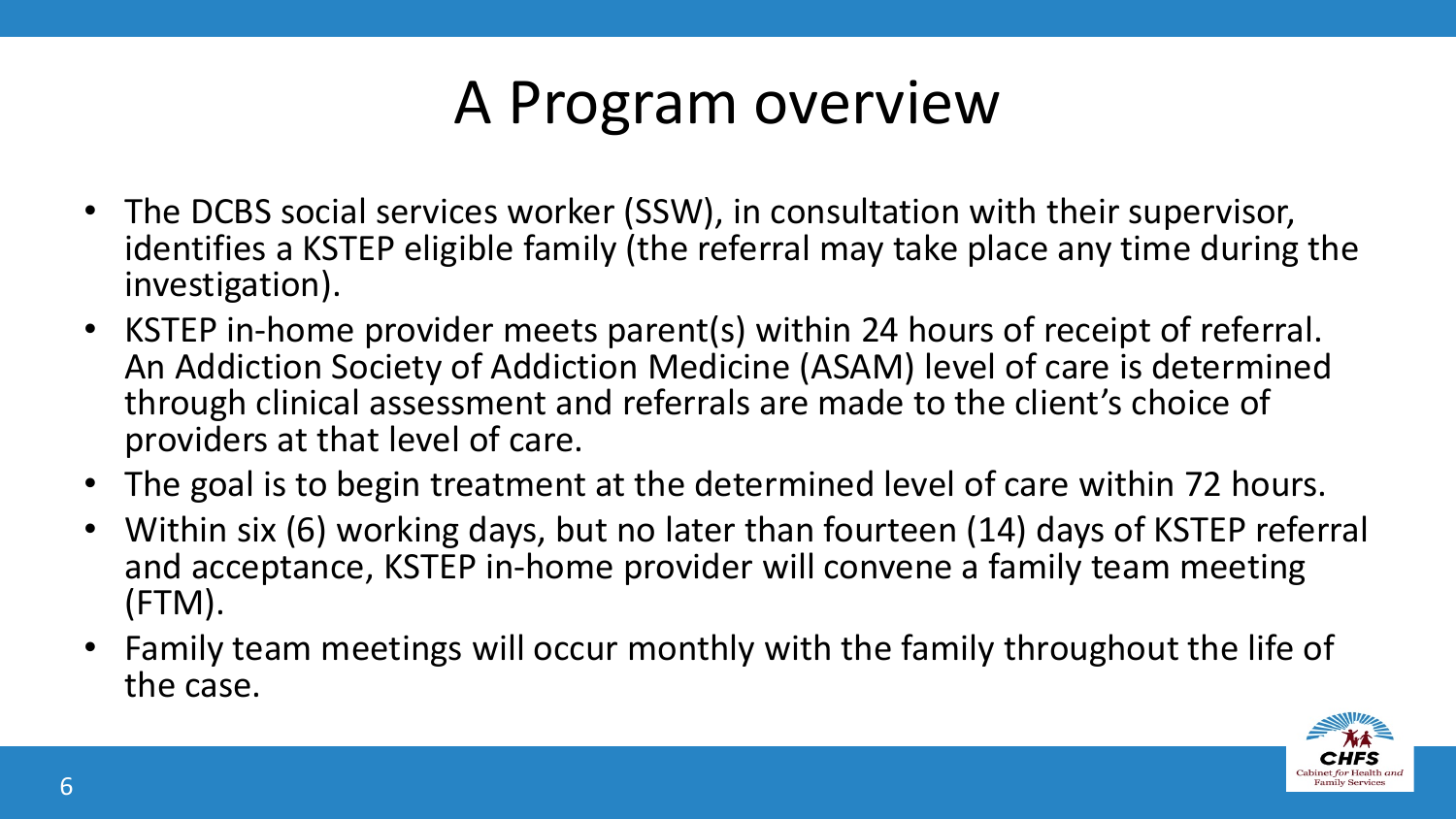# Key components

- Partnership with the family
- Collaboration- Frequent contact with the in home provider, treatment providers, and DCBS
- Quick Access and provision of clinical services including Substance Use Treatment
- Use of frequent, regularly scheduled and emergency, family team meetings
- In home parenting, support, and intense case coordination
- Removal of Barriers (transportation, treatment costs, cost of drug screening).
- \$500 flexible funds for each family.
- Use of Evidence Based Practices
- Trauma Informed

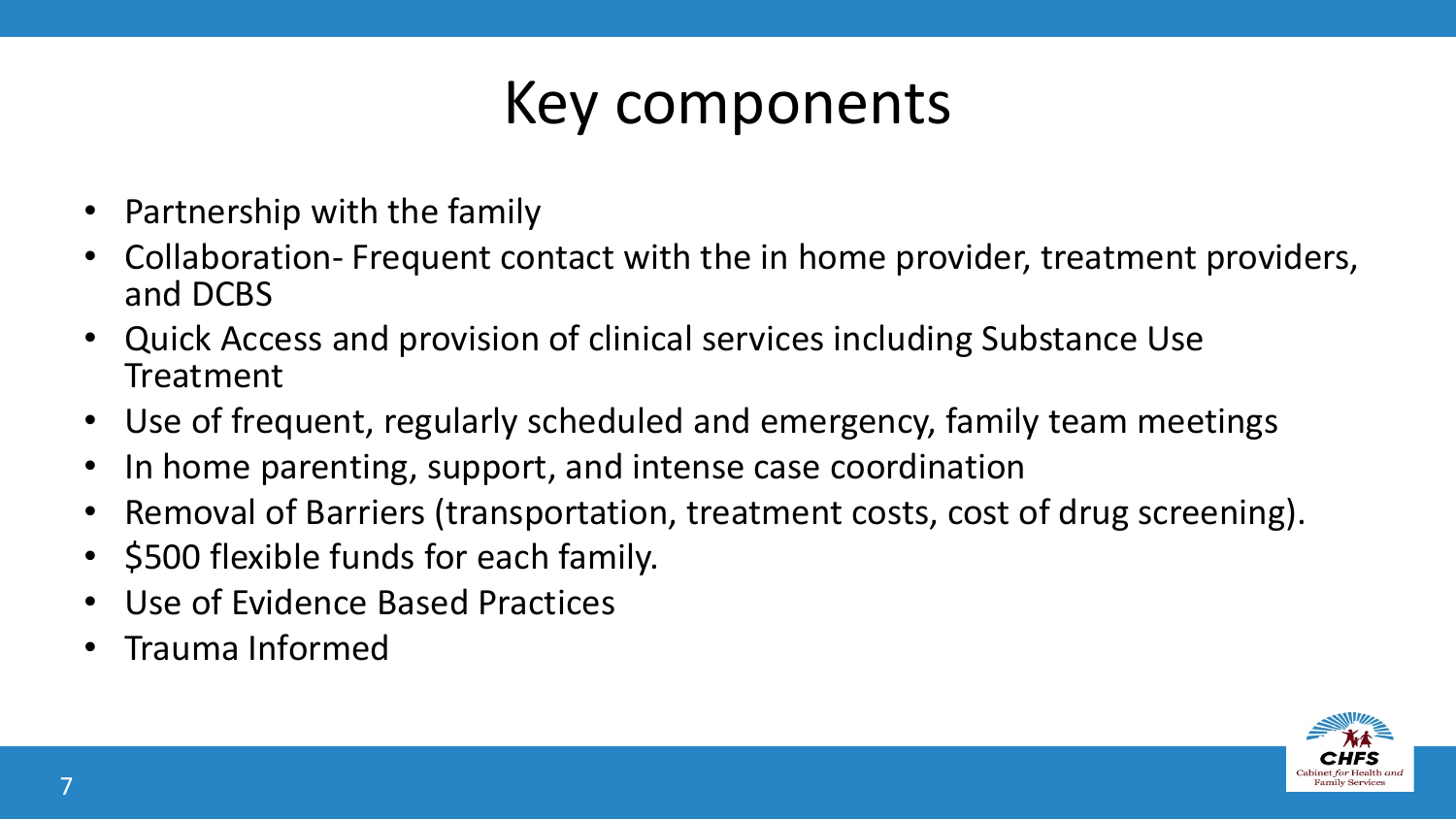### Outcomes

- From the initial roll out of KSTEP in July 2017 to March 2020, 391 referrals were made to KSTEP.
- KSTEP has served a total of 770 children. Since the involvement of those families with KSTEP 722 children have remained in their home and 48 children have been placed in OOHC or relative/kinship placement. This is a 94 percent success rate of keeping children in their home of origin.
- In SFY 19 the cost per KSTEP family was \$6,506.74. The average cost per child in OOHC for an average amount of months is \$50,715.64.

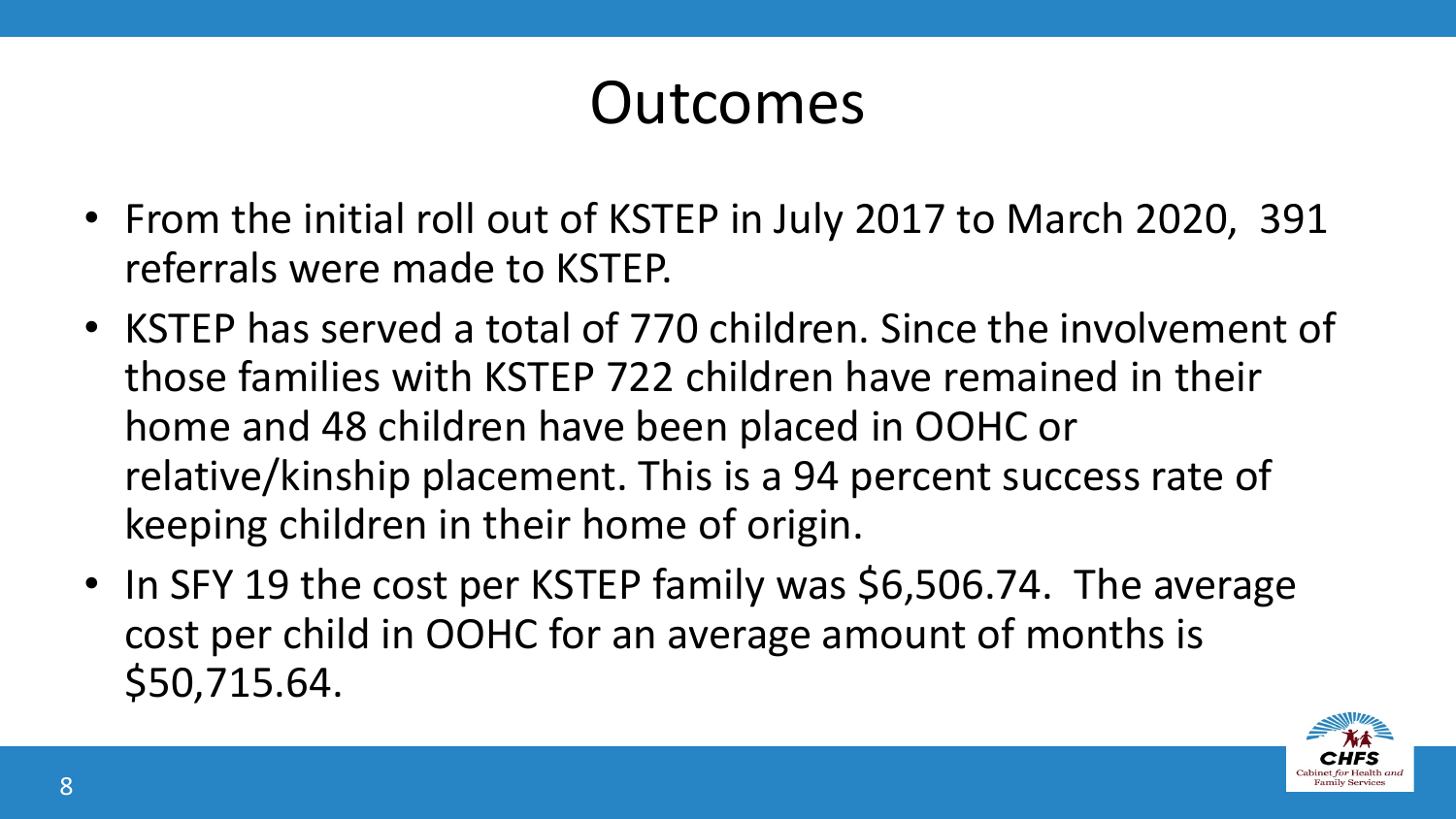### Phases

- Phase One- 2 Face-to-Face contacts required every 7 days (50% in the home of the parent) Clients seen 5-10 hours each week
- Phase Two- Face to Face with the family every 7 days 2-8 hours per week
- Phase Three- Biweekly Face-to-Face Contact 2-10 hours a month
- Phase Four- Biweekly Face-to-Face Contact2-10 hours a month. Aftercare phase.

Throughout all phases the KSTEP provider must immediately notify DCBS of any new safety concerns, maintain regular contact with the family's alcohol and drug treatment provider, and send weekly progress reports to DCBS.

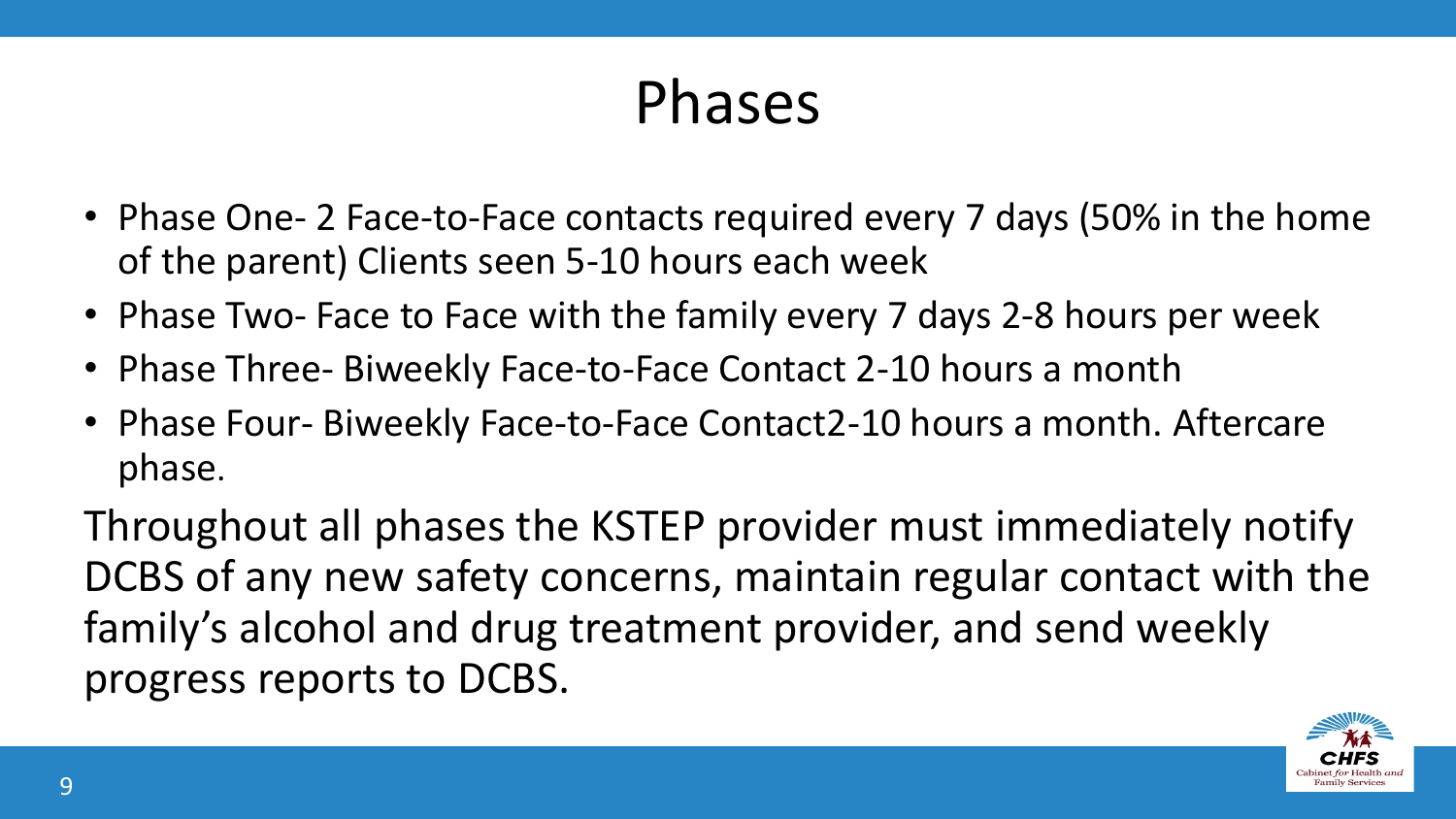# Phase Movement and Completion

Determined by the progress the family has made in lowering their risk level.

Determined collaboratively between the family, DCBS and the KSTEP in-home provider.

Family can return to a previous phase if there is a relapse, new safety threat, new instance of maltreatment, etc.

Successful Completion will be determined by family's progress on the KSTEP provider's family service plan, NCFAS, ASI and PSI.

Aftercare planning is a constant work in progress and is started at the first FTM and finalized at the last FTM.

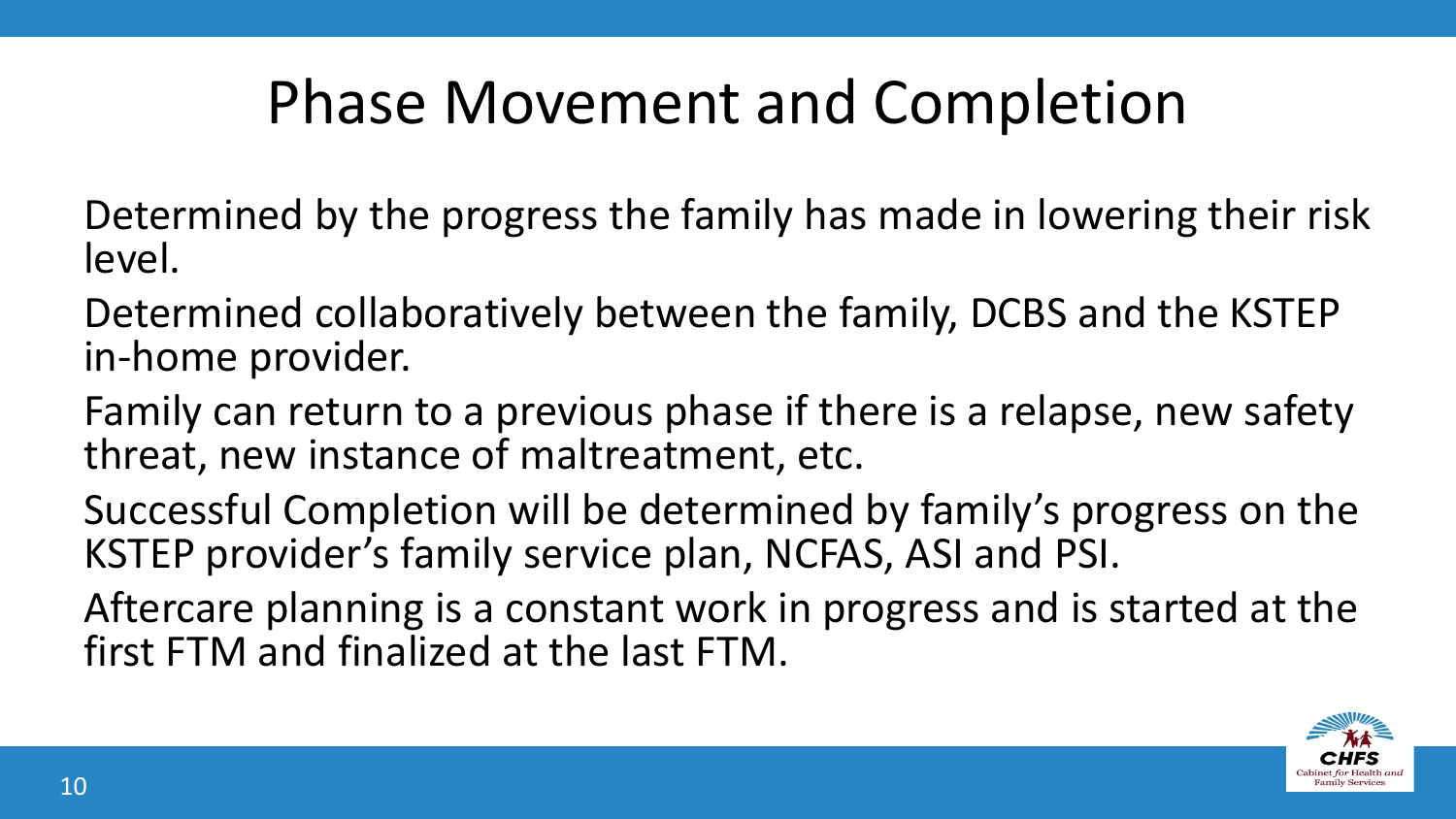#### Evidence Based Practices

• Embedded into the framework of KSTEP

Cognitive Behavioral Therapy (CBT)

Motivational Interviewing (MI)

Solution Based Casework (SBC)

Parent-Child Interactional Therapy (PCIT)

Trauma Focused Cognitive Behavioral Therapy (TF-CBT)

Child Adult Relationship Enhancement (CARES)

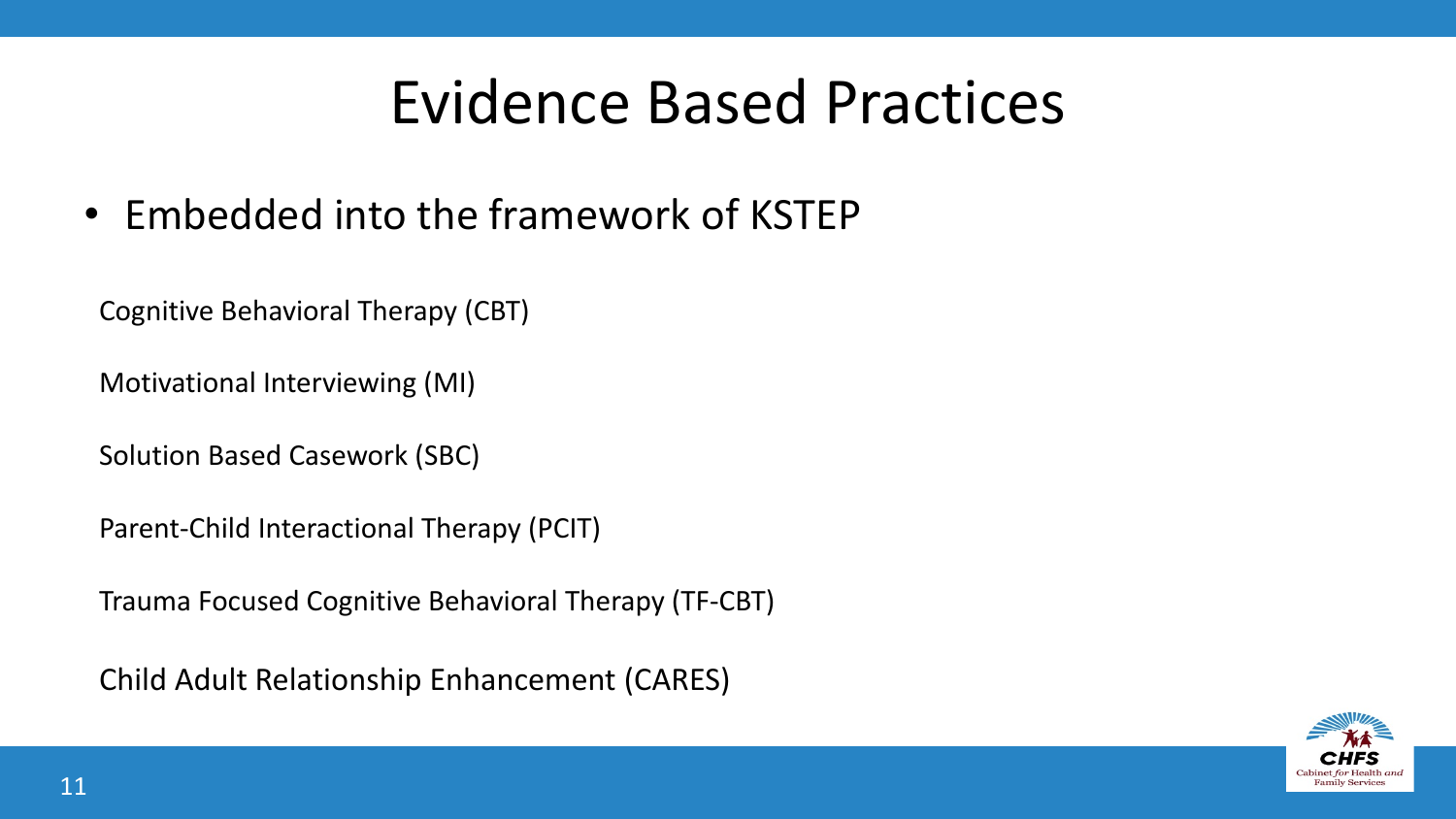## Key Partners

- The Family
- DCBS Social Worker
- In Home Provider
- Substance Abuse Treatment Provider
- MAT Provider
- Community Resources- housing, utilities, food, etc

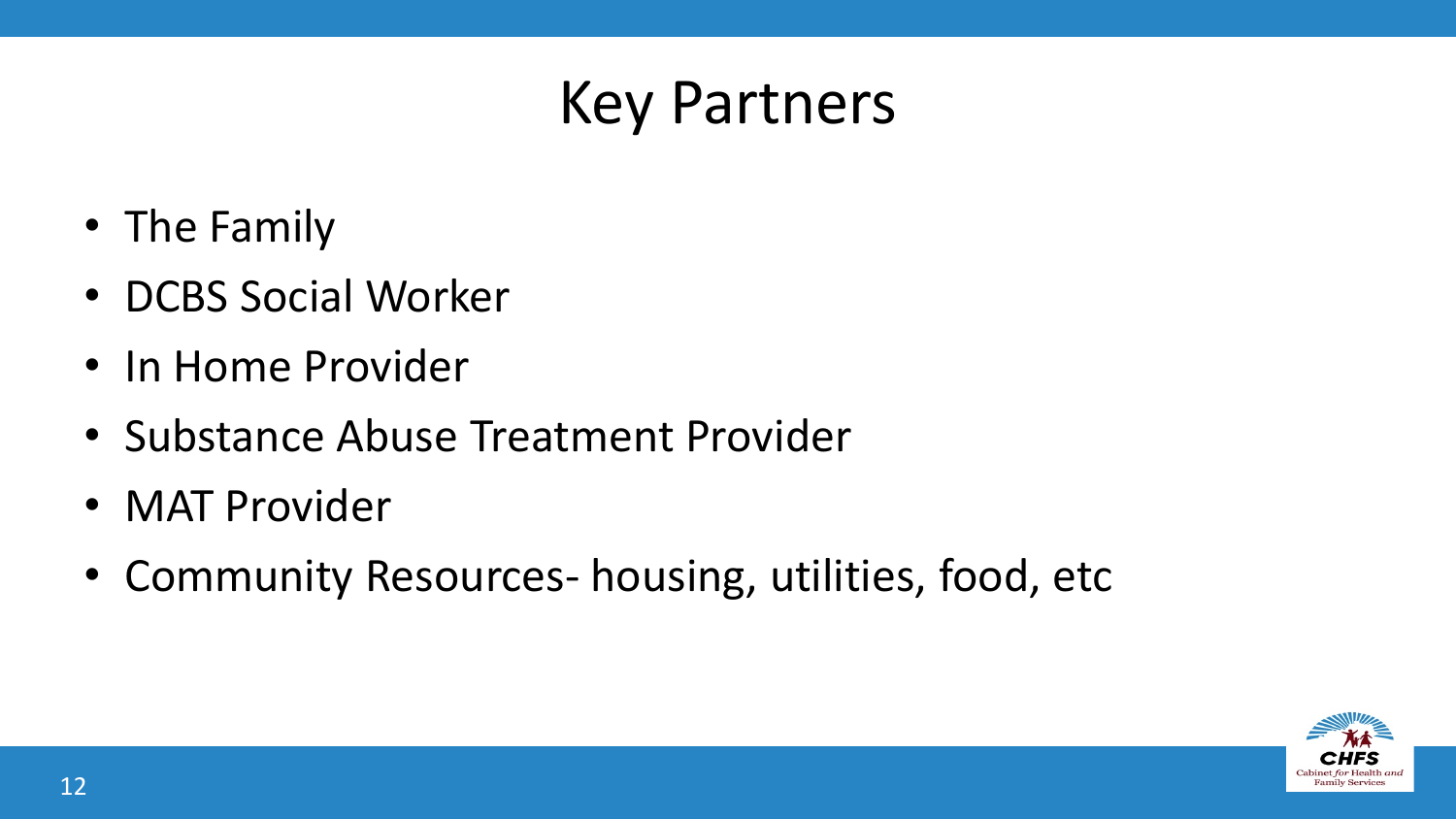### Social Services

Key Responsibilities

- 1. Investigate allegations of child abuse, neglect, and/or dependency.
- 2. Assesses child safety and risk and then makes appropriate safety plans. Adjusts those plans as needed.
- 3. Makes KSTEP referral and sends required documents to the in home provider
- 4. Attends monthly and emergency FTMS and reviews weekly updates

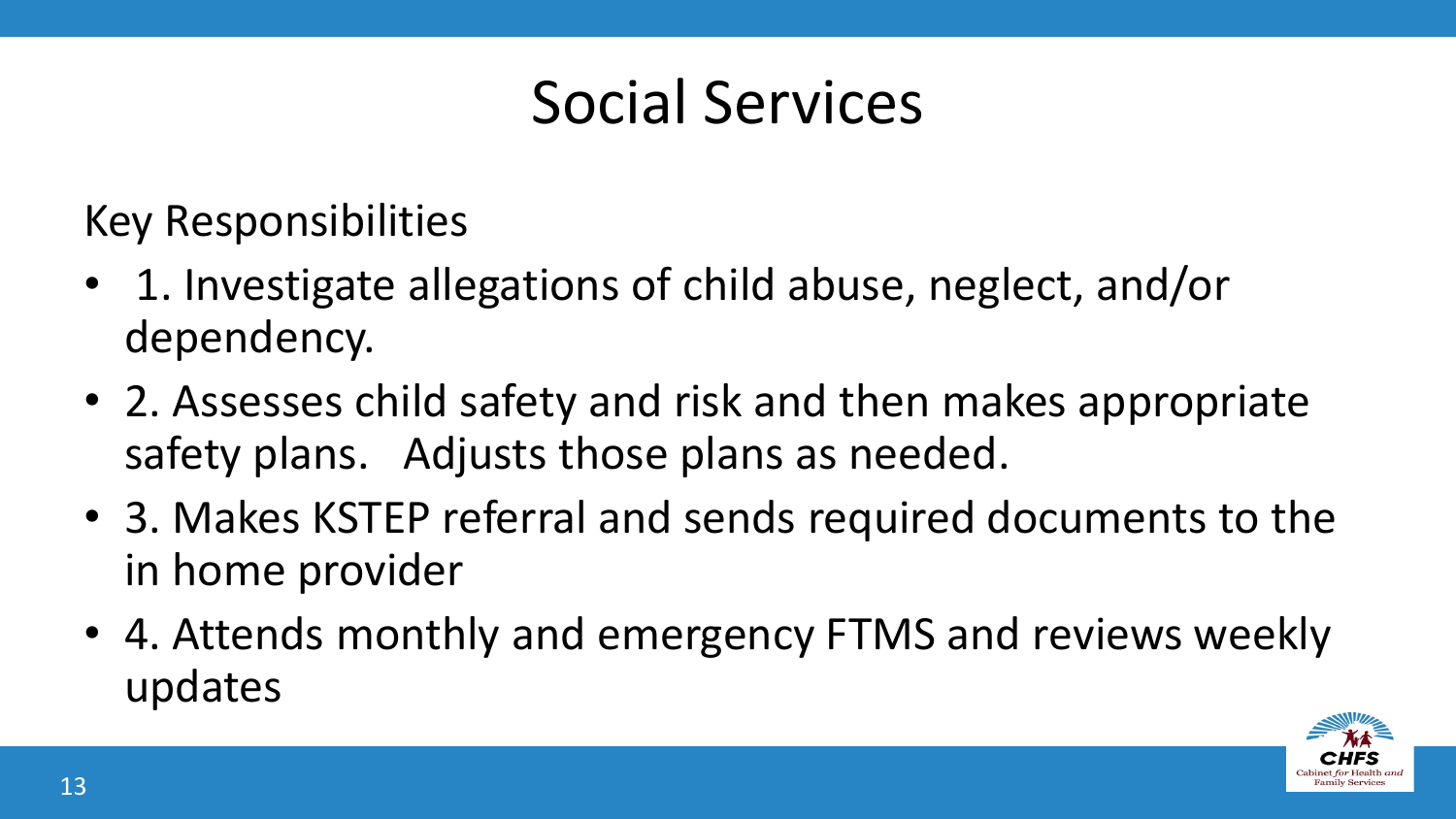### In home Provider

- **Key responsibilities of Clinical Staff/Therapist-**
- Completes initial and ongoing assessments with the family. Completes Addiction Severity Index (ASI) to determine appropriate referrals based on the level of care
- Provides Therapy and other clinical services
- Provides Evidence Based Practices to clients.
- Completes ASI and Parental Stress Index (PSI) to determine family functioning and assess further recommendations.

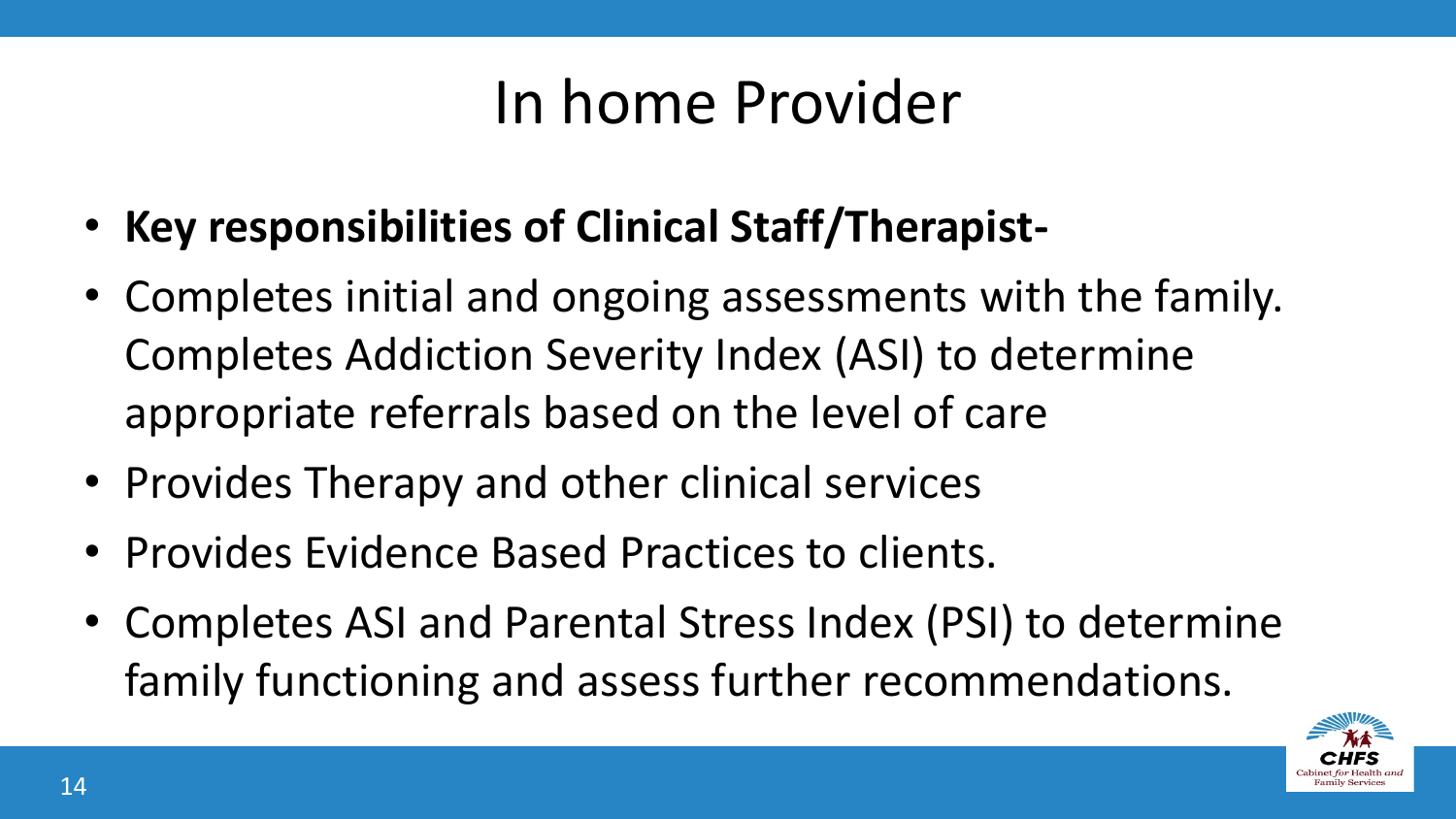# In Home Provider- Continued

- **Key Responsibilities of the Case Manager**
- Provides in home case management-**Main point of contact for family**
- Assists in the removal of barriers
- Provides weekly update to the social workers and arranges routine and emergency FTMs. Keeps in communication with the substance abuse treatment provider
- Provides in home parenting skills to family
- Completes NCFAS to determine family functioning and assess further recommendations

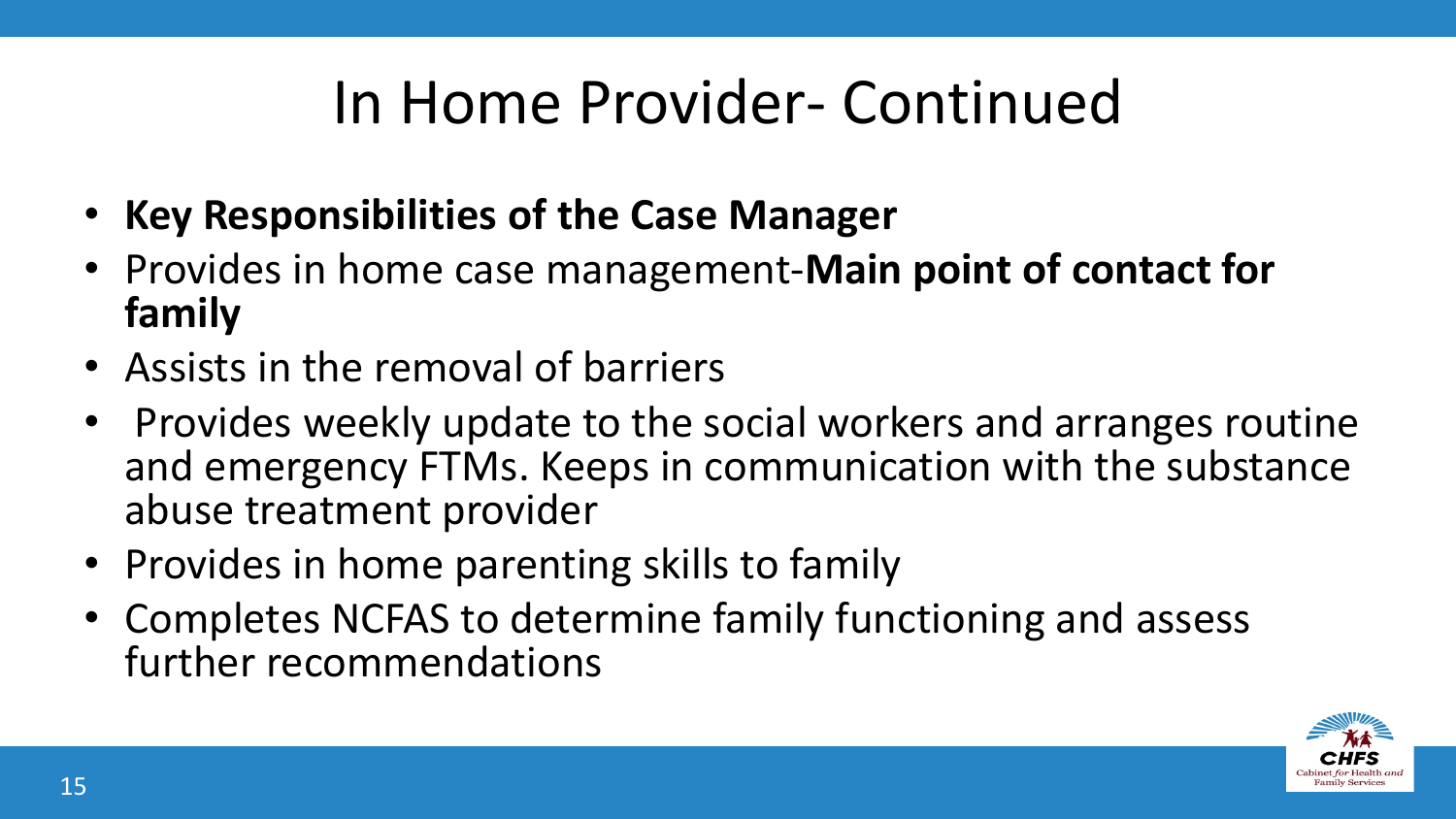#### Substance Abuse Treatment

- **The client has freedom of choice for their SUD treatment provider. Once a level of care is determined, the KSTEP in-home provider provides a list of options and then makes an immediate referral to the agency the client chooses.**
- **KSTEP has current contracts with Pathways and Comprehend to assist with quick access to care and substance use treatment.** 
	- **Key Responsibilities of the Coordinator**
		- 1. Makes initial appointment for CMHC assessment
		- 2. Links client with other needed supports (peer support, self-help meetings, community supports)
		- 3. Acts as a liaison between the client, in home provider, and therapist to schedule appointments, provide weekly updates, and attend FTMs
	- **Key Responsibilities of the therapist** 
		- 1. Completes substance abuse assessment within 48 hours of referral.
		- 2. Provides individual and group therapy. Treatment begins within 72 hours of the assessment.
		- 3. Provides access to Peer Support
		- 4. Connection with self help meetings in community

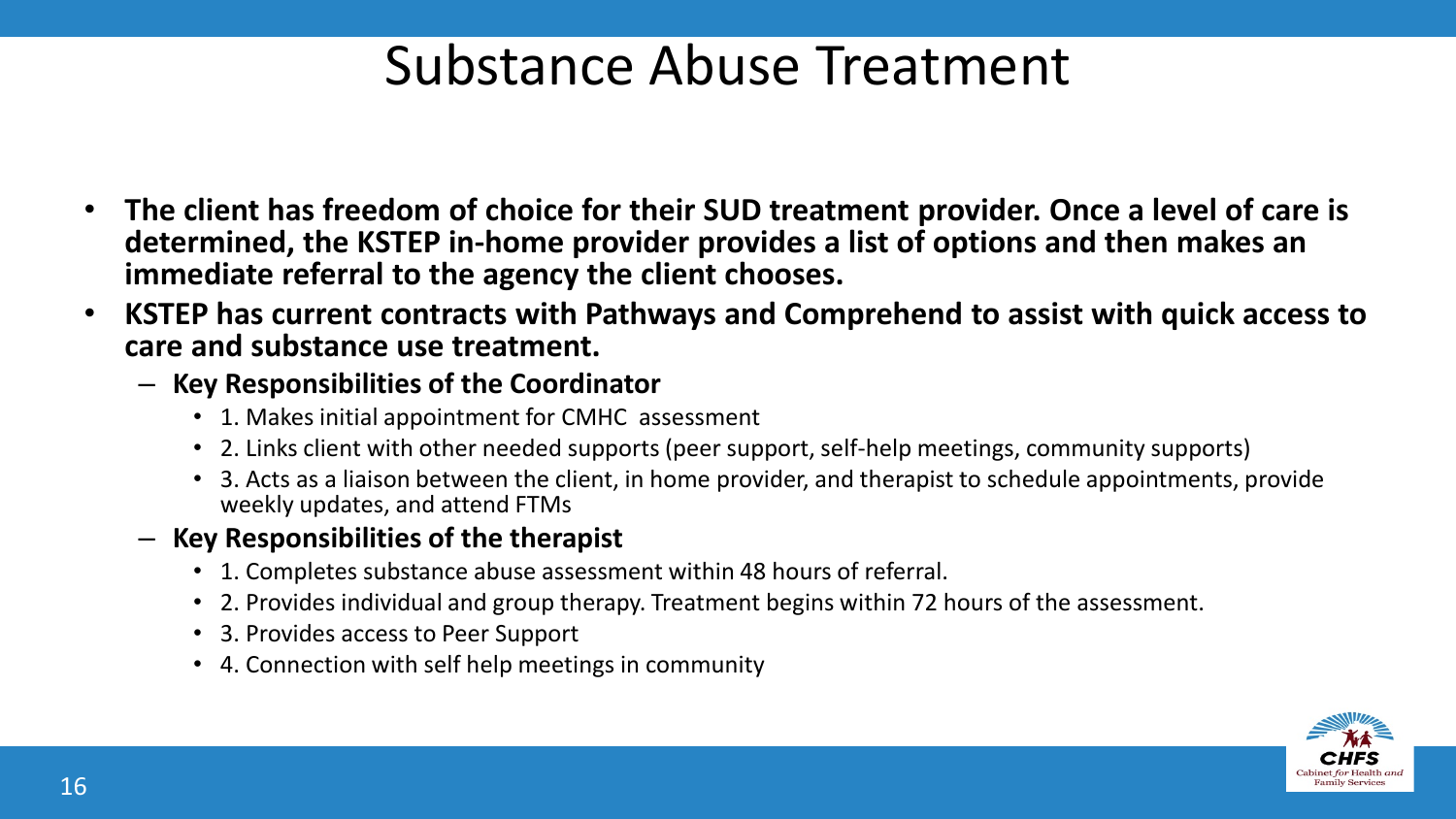

# Success Story!!

- Marie Bates
	- –Back Story
	- –Experience as a KSTEP client
	- –Life Now Peer Support